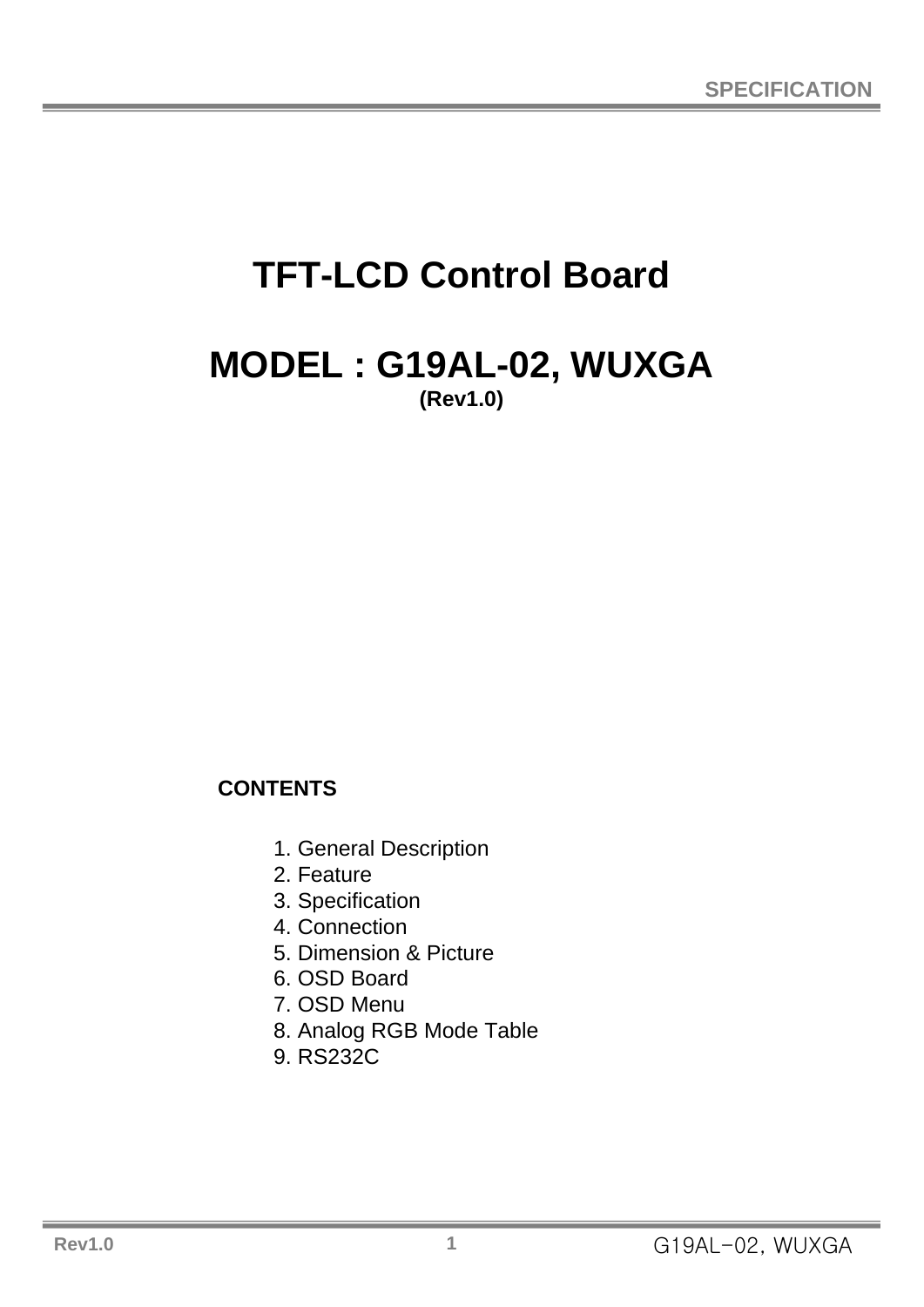#### **1. General Description**

G19AL-02 interface board is designed to support high resolution and large size TFT-LCD panels for professional monitor applications. G19AL-02 is a fully buffered multi-sync interface controller for providing analog and digital connection for a wide range of TFT-LCD panels up to **WUXGA** resolution. It is also featuring **PIP/POP/PBP** functions. This board supports Analog RGB, DVI, Component, Composite video and S-Video signal inputs and also can support video standards NTSC, PAL and SECAM. Also this board has audio processor and amplifier for stereo audio signal. This user interface board includes Auto-Adjust, Brightness, Contrast, Position adjustment etc. via on-screen display (OSD).

#### **2. Feature**

- Analog RGB, DVI, Component (YPbPr), Composite Video (CVBS), S-Video input
- Audio input and Headphone output
- Up to WUXGA (1920x1200) panel support
- LVDS 1port / 2 port, 6bit / 8bit output enable (up to 16.7 million colors)
- PIP, POP, PBP function
- 3D Deinterlace
- 3D Comb Filter (CVBS, S-Video)
- Full CRT multi-sync monitor compatible
- CGA free mode (under 21khz)
- External OSD buttons, Remote Control, RS232C(option) control available
- VESA DDC 1/2B compliant
- Compatible with VESA DPMS power saving modes
- Speaker output Max. 3W (Audio amplifier included)
- SMPS connector ready for large size panel
- 12 / 18V / 24VDC (DC Jack or SMPS) power input
- 5V and 12V panel power support
- Dimension : 183mm x 130mm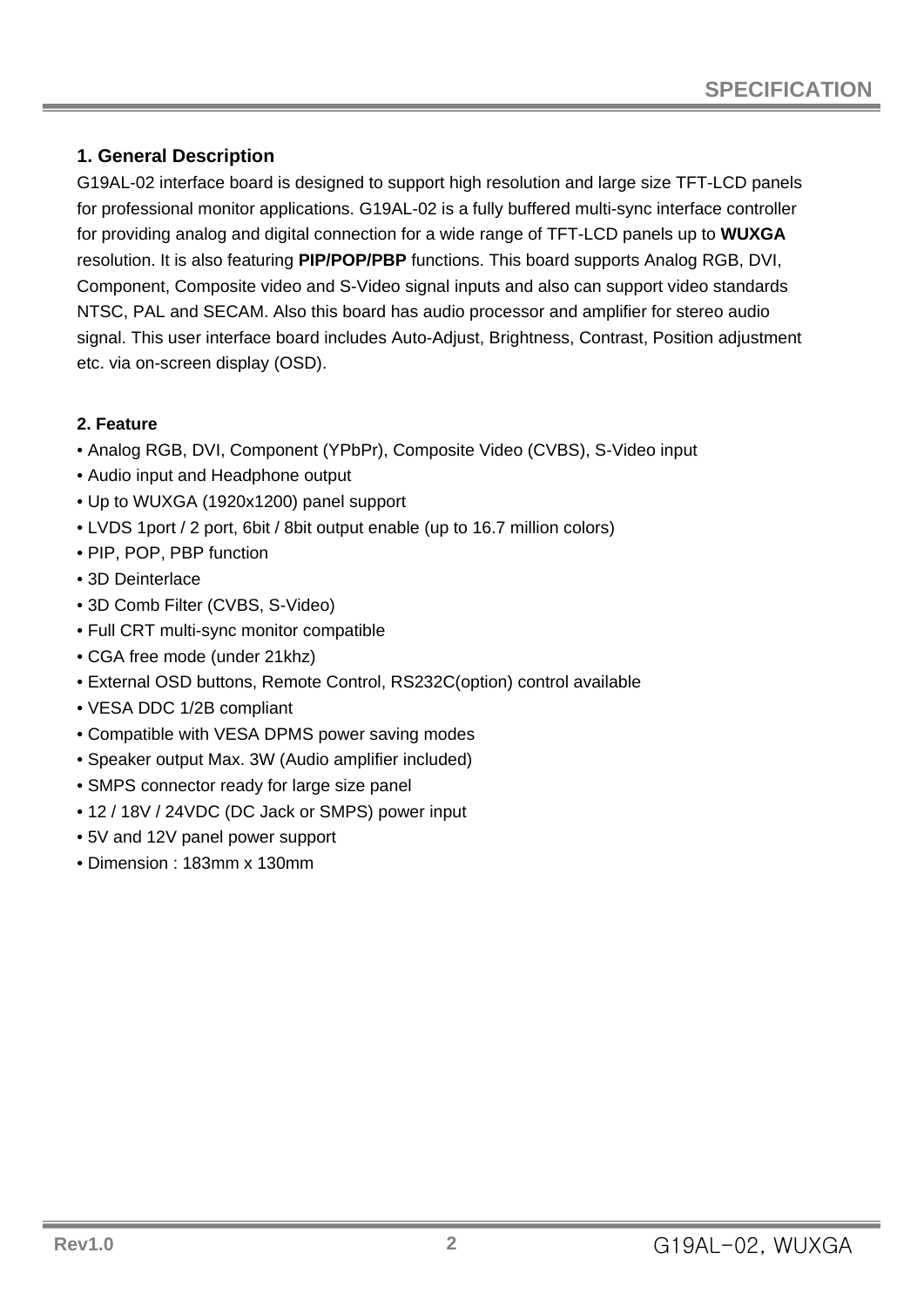## **3. Specification**

| <b>ITEM</b>       | <b>Description</b>             | ivHD-AV1                                                            |
|-------------------|--------------------------------|---------------------------------------------------------------------|
|                   | Resolution                     | Up to WUXGA(1920X1200)                                              |
|                   | <b>Color Depth</b>             | 6bit / 8bit (up to 16.7 million colors)                             |
|                   | Interface                      | 1port (Under XGA) LVDS, 2port (SXGA ~WUXGA) LVDS                    |
| <b>Output</b>     | <b>Panel Power</b>             | 5V / 12V                                                            |
|                   | <b>Inverter Additional VDD</b> | Ready to fit large size LCD panel                                   |
|                   | Headphone Output               | Stereo Jack x1                                                      |
|                   | Speaker                        | 2pin Connector x2, 3W Max                                           |
|                   | <b>DC Power</b>                | 12V / 18V / 24V                                                     |
|                   | PC Analog RGB                  | DSUB-15                                                             |
|                   | <b>DVI</b>                     | DVI-D                                                               |
| Input             | Component                      | YPbPr (480i ~ 1080i), 7pin Mini-Din x1                              |
|                   | AVV                            | CVBS + L/R, RCA x3                                                  |
|                   | S-Video                        | Y/C, 4pin Mini-Din                                                  |
|                   | Audio In                       | Stereo Jack x1 (for PC)                                             |
|                   | 3D-Deinterlace                 | All interlace signal                                                |
|                   | <b>Comb Filter</b>             | 3D-Comb Filter                                                      |
|                   | Image Enhancement              | CTI, Flesh Tone, YUV Color Domain, H/V Peaking                      |
| <b>Function</b>   | Zoom                           | 4Mode (FULL, ASPECT, ZOOM, USER)                                    |
|                   | Double Window                  | 3Mode (PIP, POP, PBP)                                               |
|                   | CGA Free mode                  | It can accept any CGA mode under 21khz (HV size auto adjust)        |
|                   | OSD Key                        | MENU, UP, DOWN, LEFT (Decrease), RIGHT (Increase),<br>SOURCE, POWER |
| <b>Controller</b> | <b>Remote Controller</b>       | Yes                                                                 |
|                   | <b>RS232C</b>                  | Ready (Option)                                                      |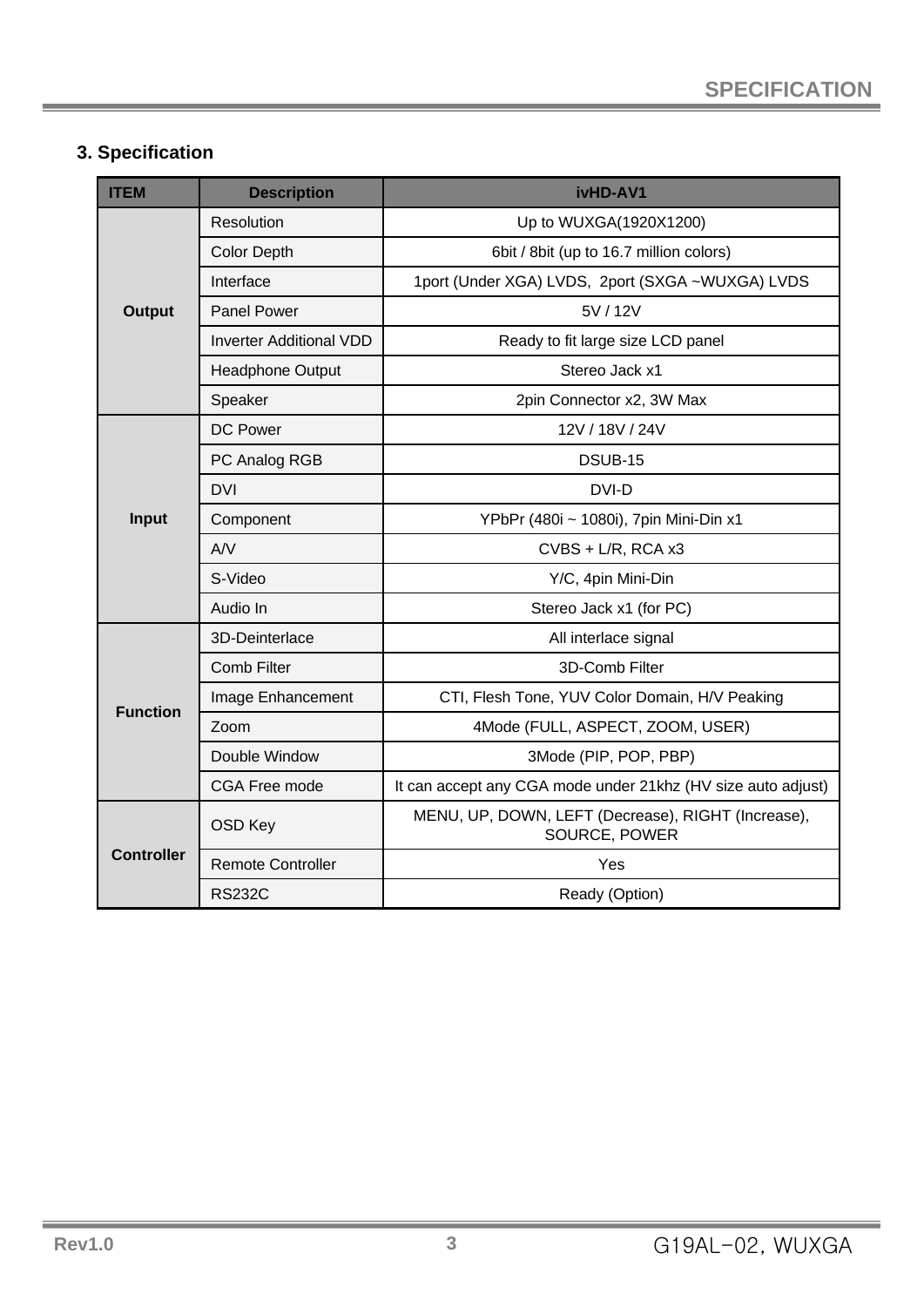## **4. Connection**

| CN <sub>1</sub> | <b>INV1</b>     |
|-----------------|-----------------|
| 1               | <b>GND</b>      |
| $\overline{c}$  | <b>GND</b>      |
| 3               | <b>GND</b>      |
| 4               | <b>GND</b>      |
| 5               | <b>GND</b>      |
| 6               | ON/OFF          |
| $\overline{7}$  | <b>DIM</b>      |
| 8               | <b>VDD</b>      |
| 9               | <b>VDD</b>      |
| 10              | <b>VDD</b>      |
| 11              | <b>VDD</b>      |
| 12              | <b>VDD</b>      |
| CN <sub>2</sub> |                 |
|                 | <b>INV2</b>     |
| 1               | <b>VDD</b>      |
| $\overline{c}$  | <b>VDD</b>      |
| 3               | ON/OFF          |
| 4               | DIM             |
| 5               | <b>GND</b>      |
| 6               | <b>GND</b>      |
| $\overline{7}$  | <b>GND</b>      |
|                 |                 |
| CN <sub>3</sub> | <b>EXT. PWR</b> |
| 1               | INV             |
| $\overline{c}$  | <b>INV</b>      |
| 3               | <b>INV</b>      |
| 4               | INV             |
| 5               | <b>NC</b>       |
| 6               | PWR MAIN        |
| 7               | PWR_MAIN        |

8 GND

9 GND 10 GND 11 GND

| CN <sub>5</sub> | OSD  |
|-----------------|------|
| 1               | KEY1 |
| $\overline{2}$  | KEY2 |
| 3               | GND  |
| 4               | 5VS  |
| 5               | ΙR   |
| 6               | GND  |
| 7               | LED1 |
| 8               | LED2 |

| CN7            | <b>TUNER I/F</b> |
|----------------|------------------|
| 1              | <b>SCL</b>       |
| 2              | <b>SDA</b>       |
| 3              | 5V               |
| 4              | 5V               |
| 5              | GND              |
| 6              | <b>NC</b>        |
| $\overline{7}$ | <b>AUDIO</b>     |
| 8              | GND              |
| 9              | CVBS             |
| 10             | GND              |

| PK <sub>6</sub> | <b>SPK R</b>       |
|-----------------|--------------------|
|                 | $SPK1+$            |
| 2               | SPK <sub>1</sub> - |

| PK7 | SPK L   |
|-----|---------|
|     | $SPK2+$ |
| 2   | SPK2-   |

| CN4            | <b>LCD I/F</b><br>(LVDS) |
|----------------|--------------------------|
| 1              | VDD                      |
| $\overline{c}$ | <b>VDD</b>               |
| 3              | <b>VDD</b>               |
| 4              | <b>VDD</b>               |
| 5              | ΝC                       |
| 6              | <b>GND</b>               |
| 7              | <b>GND</b>               |
| 8              | <b>GND</b>               |
| 9              | TXO0-                    |
| 10             | TXO0+                    |
| 11             | TXO1-                    |
| 12             | <b>TXO1+</b>             |
| 13             | <b>TXO2-</b>             |
| 14             | TXO2+                    |
| 15             | TXOC-                    |
| 16             | TXOC+                    |
| 17             | TXO3-                    |
| 18             | TXO3+                    |
| 19             | <b>GND</b>               |
| 20             | TXE0-                    |
| 21             | TXE0+                    |
| <u>22</u>      | TXE1-                    |
| 23             | TXE1+                    |
| 24             | TXE2-                    |
| 25             | TXE2+                    |
| 26             | TXEC-                    |
| 27             | TXEC+                    |
| 28             | TXE3-                    |
| 29             | TXE3+                    |
| 30             | <b>GND</b>               |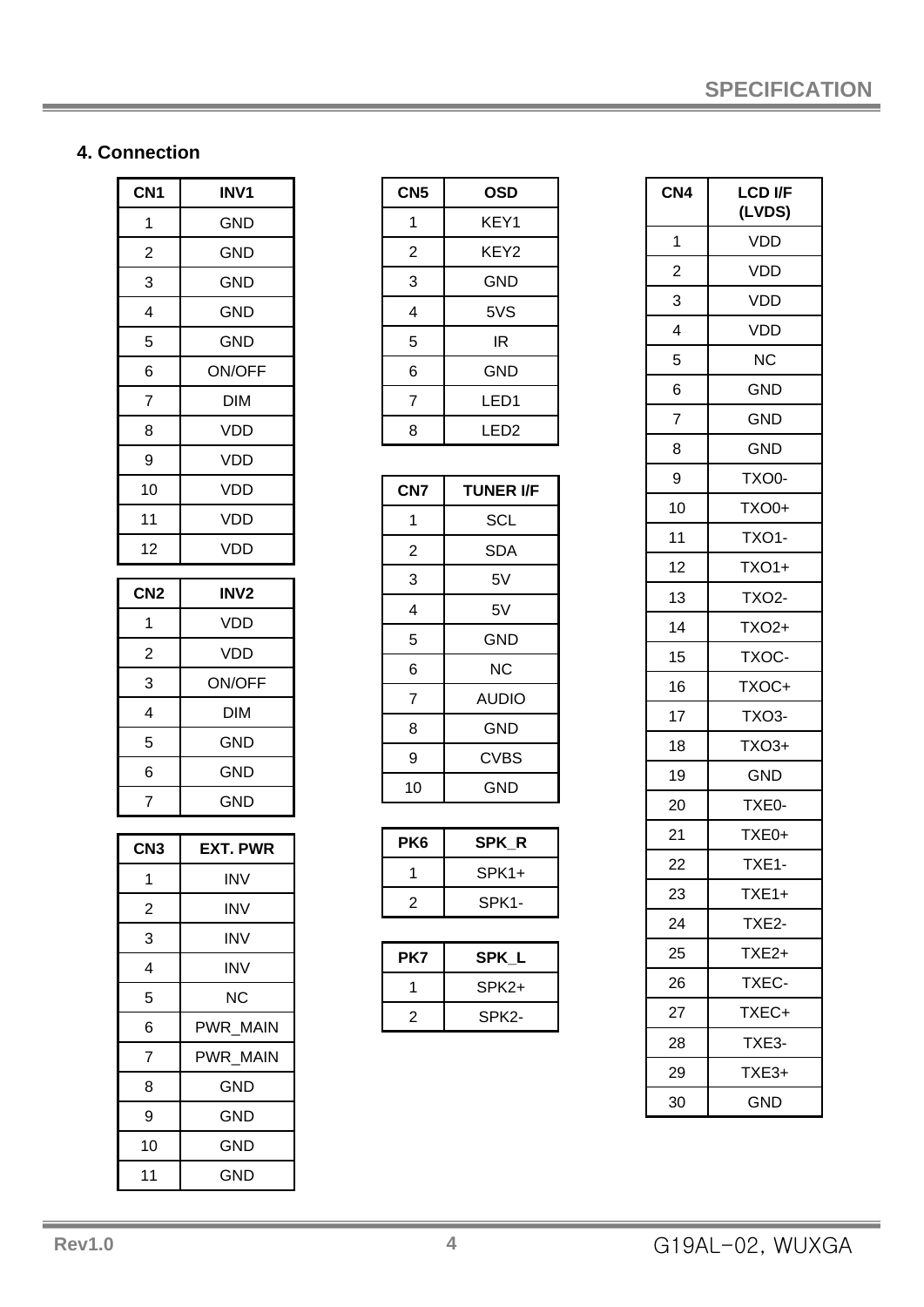#### **5. Dimension & Picture**

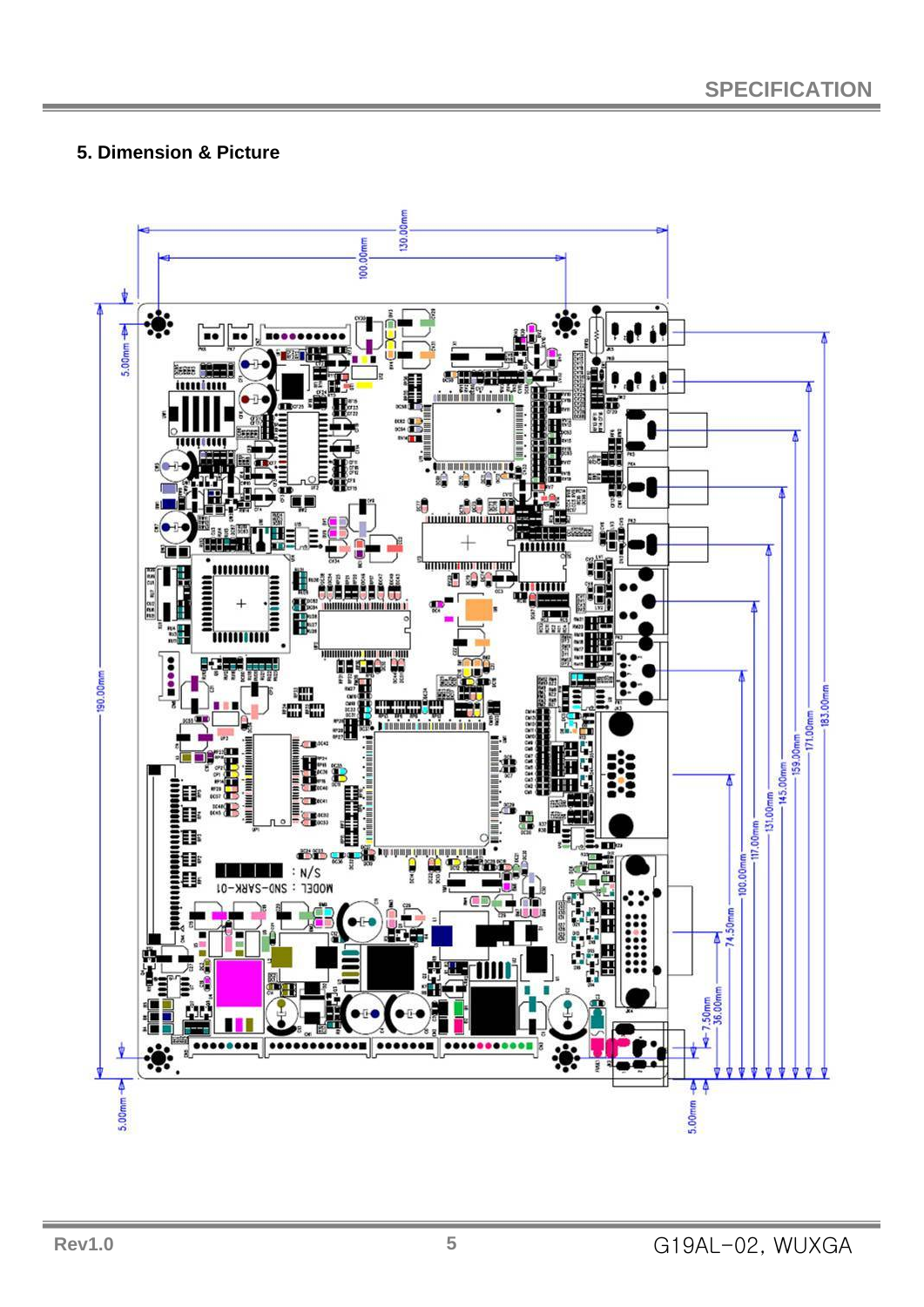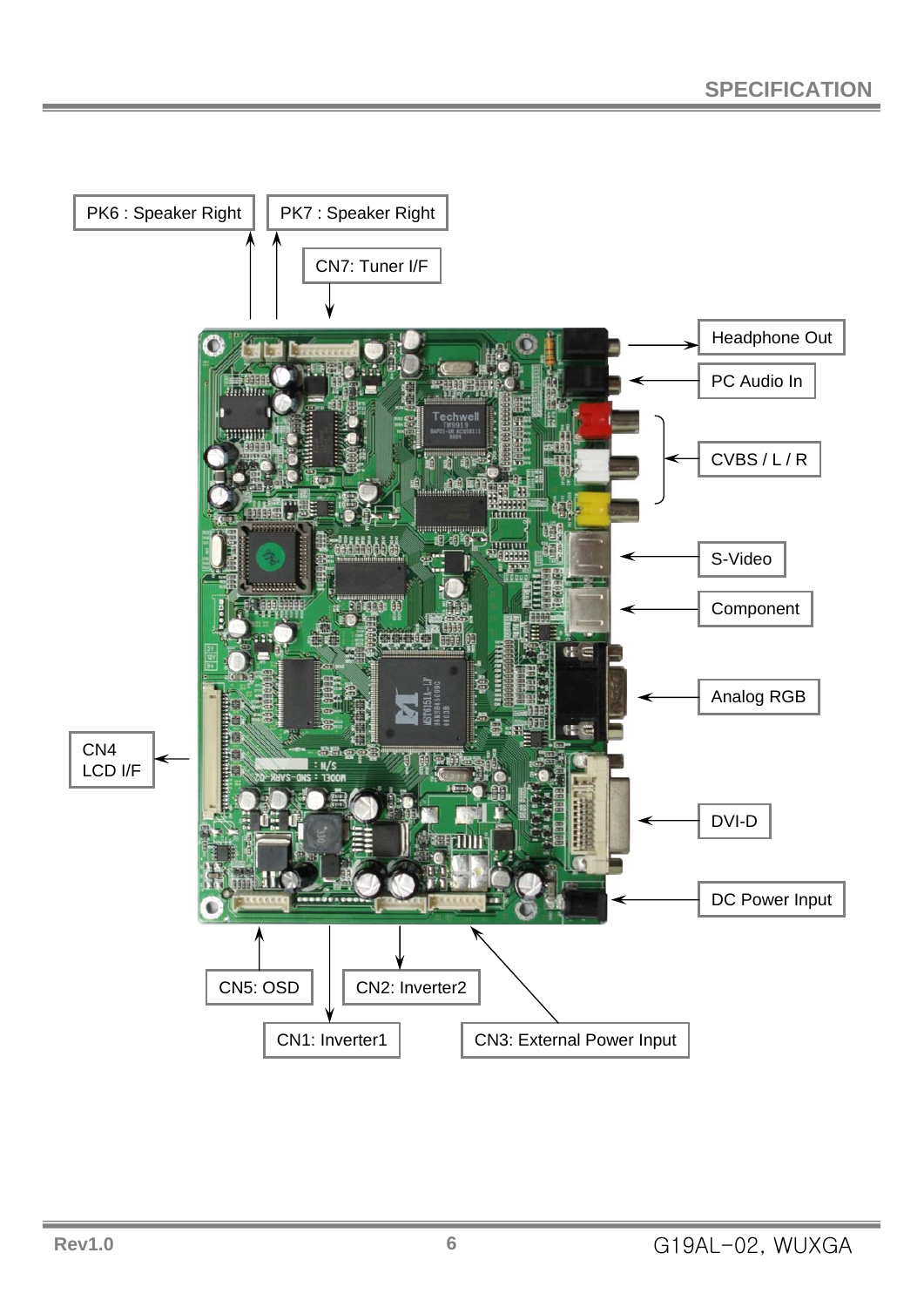#### **6. OSD Board**



- **Power** Turns power On or Off
- **Source** Change input video signal in sequence
- **Menu** Turns OSD menu On or Off (it will auto time off) Back to previous OSD menu page
- **Up** Moves the cursor upward
- **Down** Moves the cursor downward
- **Right** Go into the sub-menu page Increase the OSD parameter values Increase audio volume when OSD window off
- **Left** Decrease the OSD parameter values Decrease audio volume when OSD window off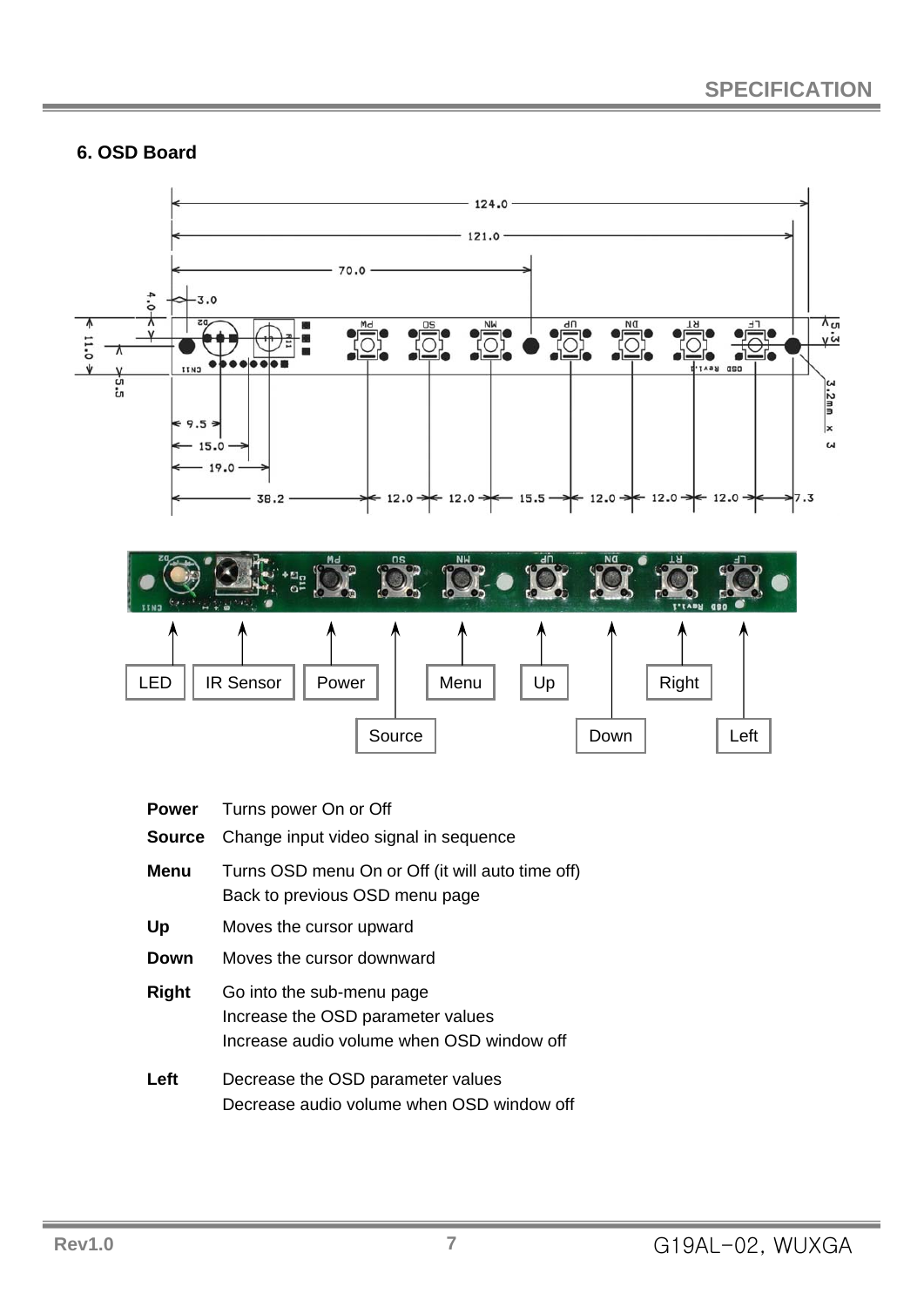## **7. OSD Menu**



#### **Construction of OSD Menu Window (in case of PIP screen activated)**

- 1. Main Screen : Current input signal
- 2. Sub Screen : Sub input signal when PIP function is activated
- 3. Menu Item : Selected menu item
- 4. Main Screen Information : Main screen signal information
- 5. Sub Screen Information : Sub screen signal information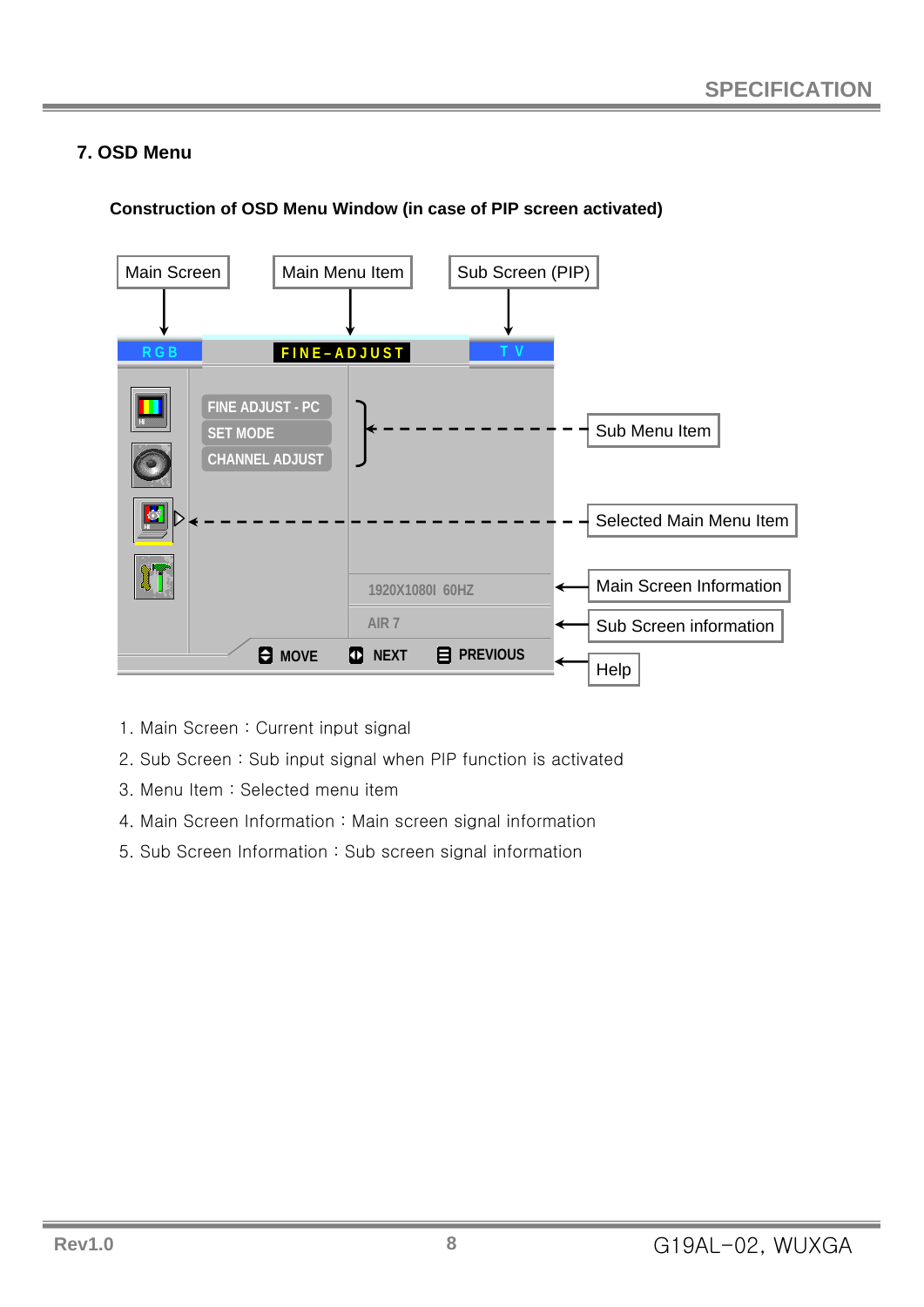## **PICTURE P I C T U R E R G B IMAGE**  $\triangleright$ **SUB MENU SCREEN SCALE DOUBLE SCREEN COLOR TEMP USER ADJUST 1920X1080I H: 33.6KHz V: 29.9Hz MOVE NEXT PREVIOUS IMAGE** BRIGHTNESS : Increase/decrease brightness level **BRIGHTNESS** CONTRAST : Increase/decrease contrast level SATURATION : Increase/decrease saturation level HUE : Increase/decrease hue level SHARPNESS : Increase/decrease sharpness **SCREEN SCALE** FULL ASPECT ZOOM USER  $ZOOM$  RATIO = 0  $ZOOM$  RATIO = 50  $ZOOM$  RATIO = 100 (1 : 1 Aspect) (Full Screen) (150% Over Scan)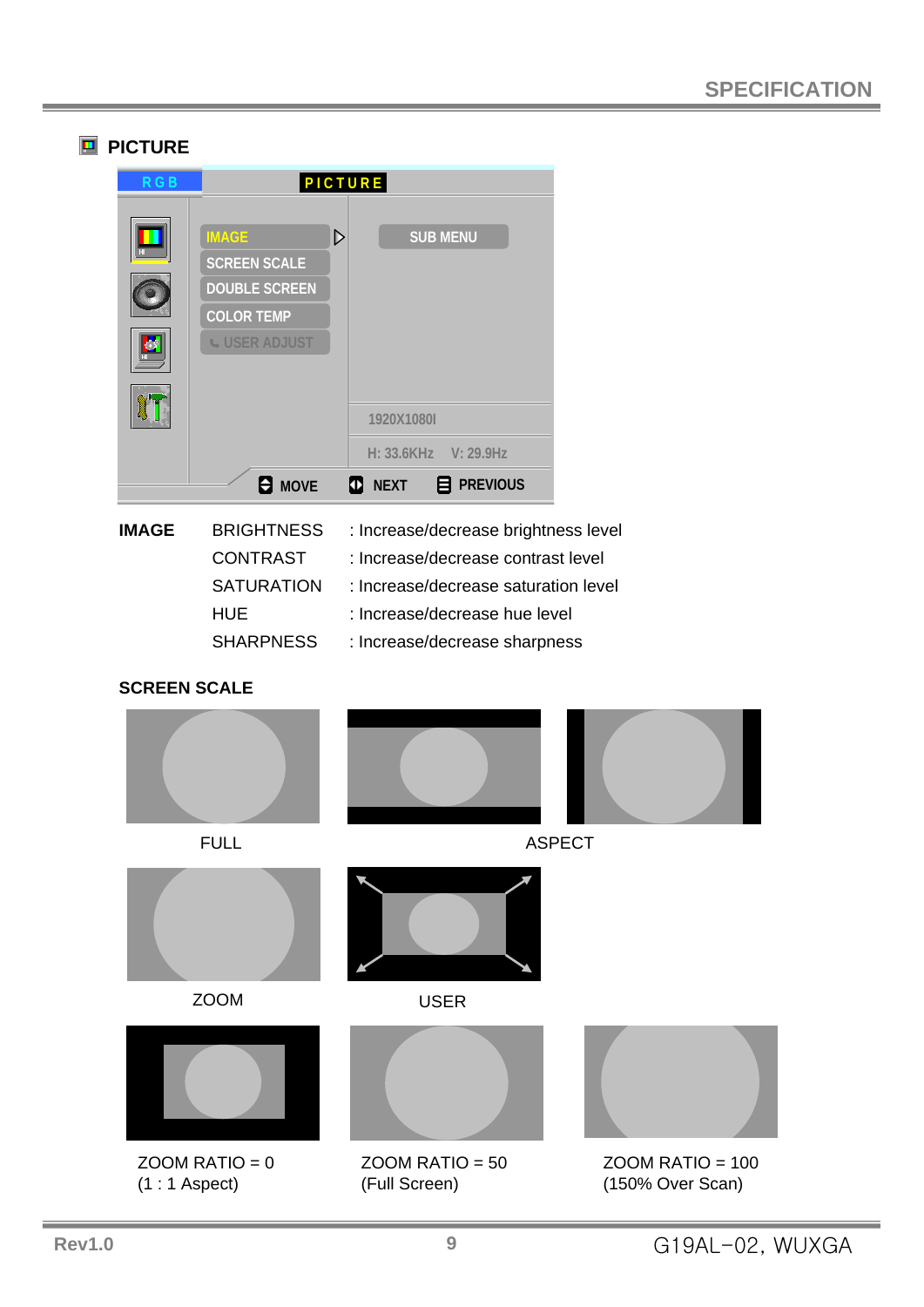#### **DOUBLE SCREEN**

#### MODE

| <b>PIP</b>        | <b>POP</b>                                      | <b>PBP</b> |
|-------------------|-------------------------------------------------|------------|
| PIP SIZE          | : Adjust PIP size at PIP mode                   |            |
| PIP POSITION      | : Select one of 9 positions at PIP mode         |            |
|                   | MAIN-SUB SWAP : Swap main screen for sub screen |            |
| <b>SUB INPUT</b>  | : Select sub screen signal                      |            |
| <b>COLOR TEMP</b> |                                                 |            |

## 5500K / 6500K / 9300K / USER USER ADJUST : Increase/decrease saturation level each Red, Green and Blue

## **SOUND**

| R G B | SOUND                                                                     |
|-------|---------------------------------------------------------------------------|
|       | <b>SOUND MODE</b><br><b>TREBLE</b><br><b>BASS</b><br><b>MAIN-SUB SWAP</b> |
|       | 1920X1080I                                                                |
|       | H: 33.6KHz V: 29.9Hz                                                      |
|       | <b>PREVIOUS</b><br>е<br><b>MOVE</b><br><b>NEXT</b><br>D                   |

| <b>SOUND MODE</b> | : NEWS / MUSIC / SPORTS / MOVIE / FLAT / USER              |
|-------------------|------------------------------------------------------------|
| <b>TREBLE</b>     | : Increase/decrease treble level at USER mode              |
| <b>BASS</b>       | : Increase/decrease bass level at USER mode                |
|                   | MAIN-SUB SWAP: Swap main screen sound for sub screen sound |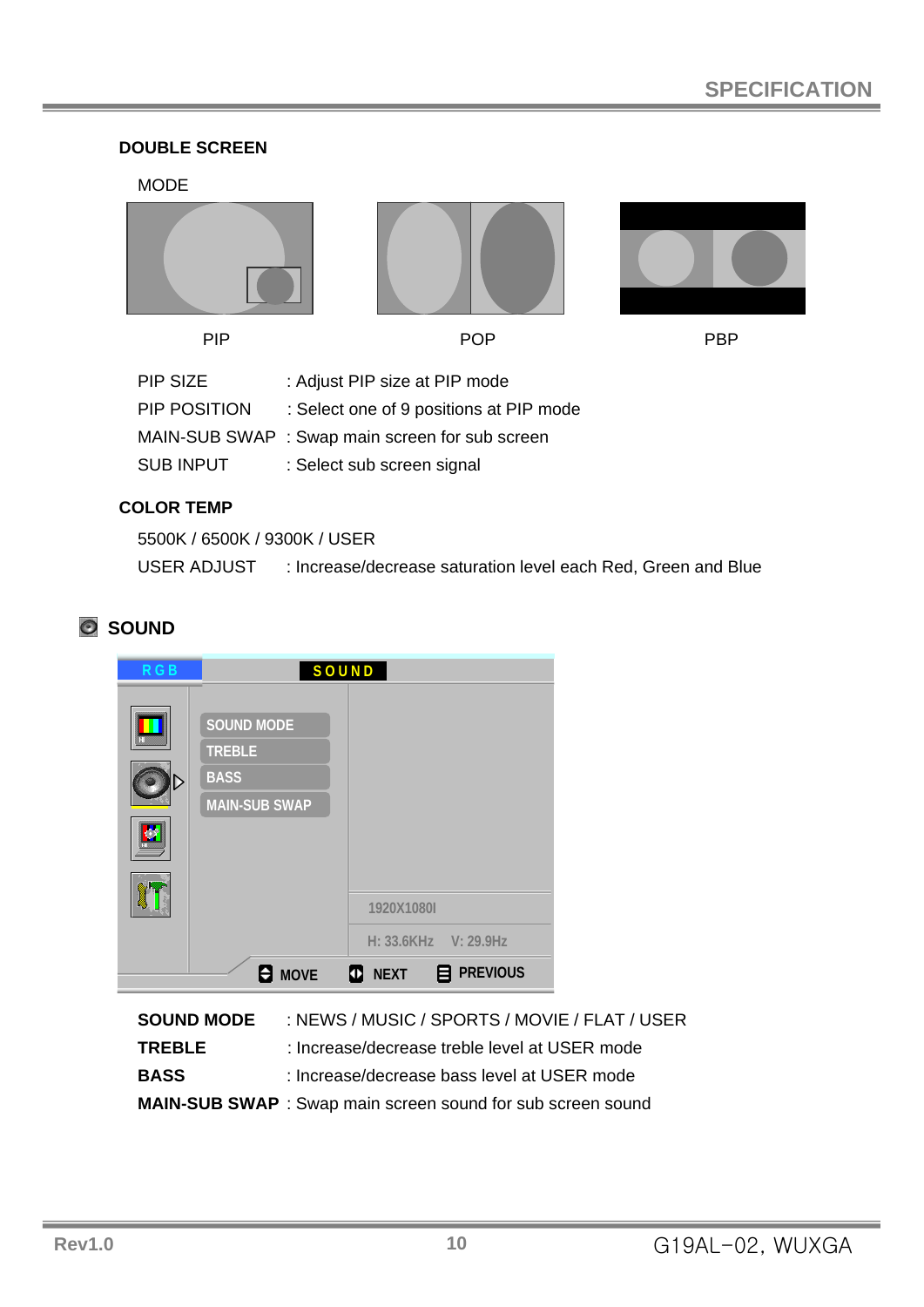## **FINE ADJUST**

| <b>RGB</b> | FINE-ADJUST                                                  |                                     |
|------------|--------------------------------------------------------------|-------------------------------------|
|            | FINE ADJUST - PC<br><b>SET MODE</b><br><b>CHANNEL ADJUST</b> |                                     |
|            |                                                              | 1920X1080I 60HZ                     |
|            |                                                              | $H: 33.6KHz$ V: 29.9Hz              |
|            | е<br><b>MOVE</b><br>Ф                                        | <b>PREVIOUS</b><br>曰<br><b>NEXT</b> |

#### **FINE ADJUST - PC**

| <b>AUTO ADJUST</b> | : Adjust image quality automatically listed below |
|--------------------|---------------------------------------------------|
| <b>H-POSITION</b>  | : Move the image horizontally                     |
| <b>V-POSITION</b>  | : Move the image vertically                       |
| <b>CLOCK</b>       | : Adjust the image horizontal size                |
| <b>PHASE</b>       | : Fine tune the data sampling position            |
|                    |                                                   |

#### **SET MODE**

| DOS MODE  | : Choose between 640x400 and 720x400           |
|-----------|------------------------------------------------|
| WXGA MODE | : Choose among 1280x768, 1360x768 and 1366x768 |
| UXGA MODE | : Choose between 1600x1200 and 1920x1200       |

### **CHANNEL ADJUST** (TV Option)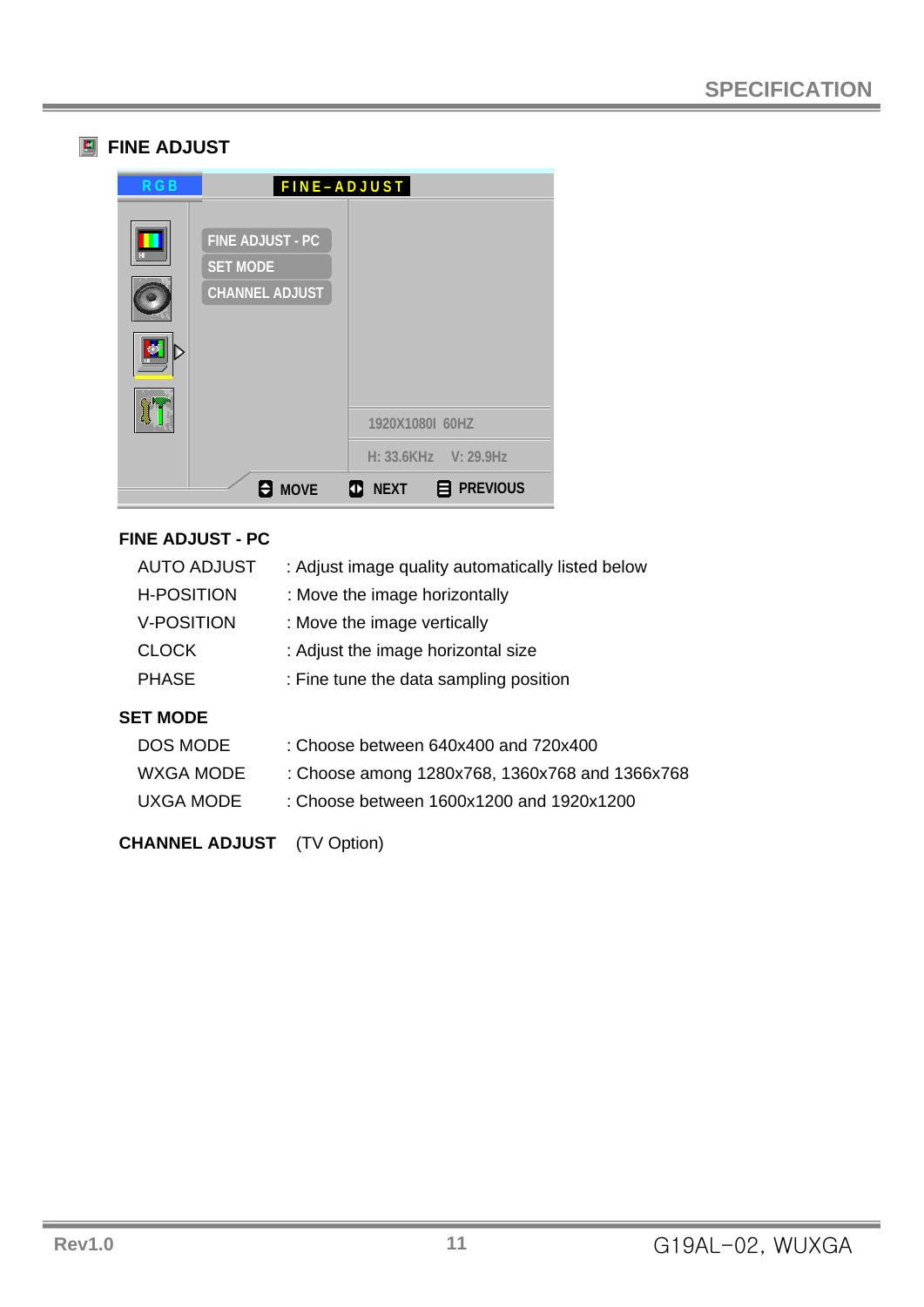## **UTILITY**

| R G B | UTILITY                                                                                               |                                     |
|-------|-------------------------------------------------------------------------------------------------------|-------------------------------------|
|       | <b>OSD CONFIG</b><br><b>INPUT SOURCE</b><br><b>REVERSAL COLOR</b><br><b>BLUE BACK</b><br><b>RESET</b> |                                     |
|       |                                                                                                       | 1920X1080I 60HZ                     |
|       |                                                                                                       | H: 33.6KHz V: 29.9Hz                |
|       | <b>MOVE</b>                                                                                           | <b>PREVIOUS</b><br>目<br><b>NEXT</b> |

#### **OSD CONFIG**

| : Adjust the OSD menu timeout at 10sec / 20 sec / 30 sec / OFF<br>: English / Korean |
|--------------------------------------------------------------------------------------|
| : Select the input video signal                                                      |
| <b>REVERSAL COLOR</b> : Reverse white and black                                      |
| : Blue screen at no input signal                                                     |
| : Recall factory default settings                                                    |
|                                                                                      |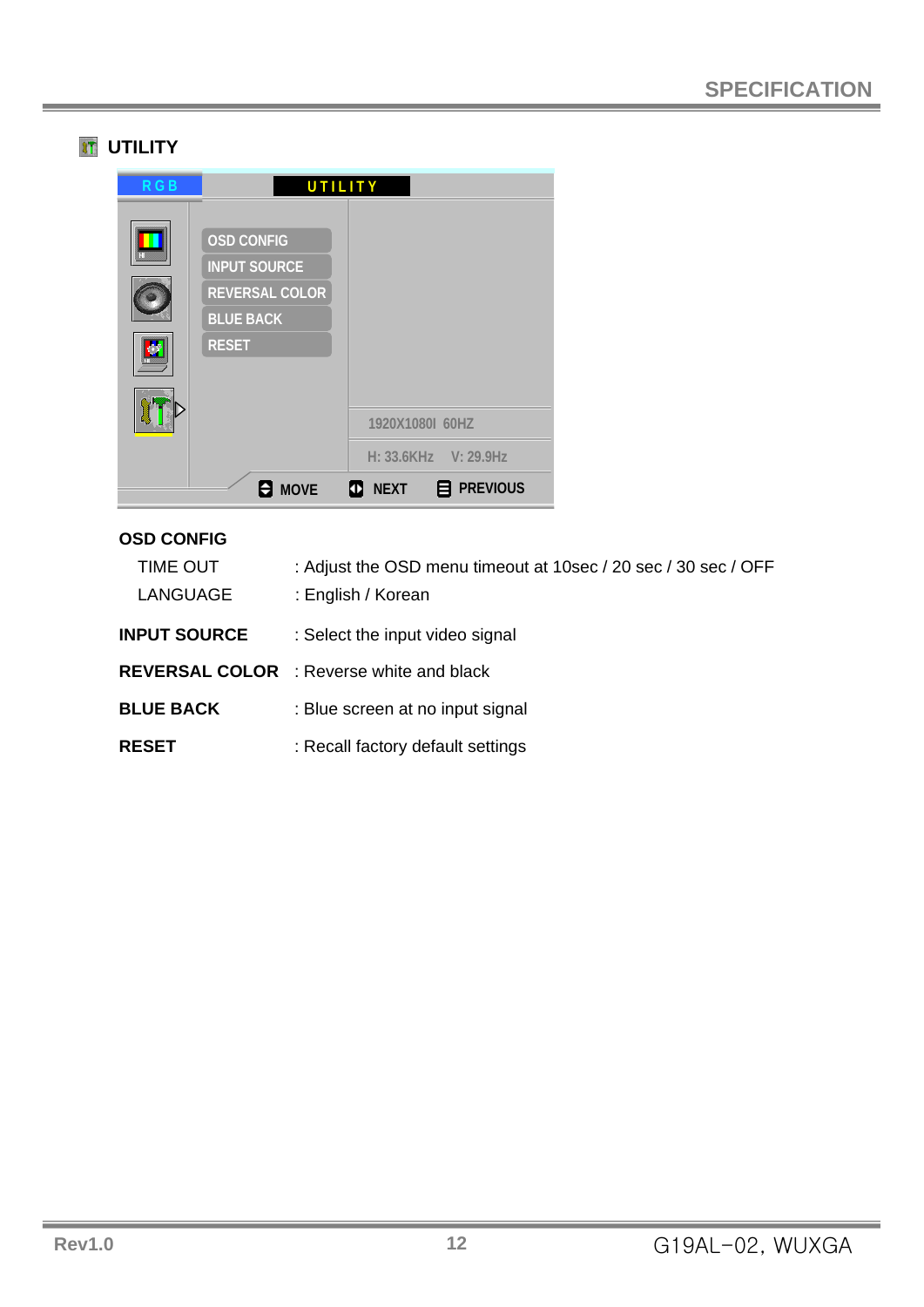## **8. Analog RGB Mode Table**

| <b>Num</b>              | Resolution | H-freq   | V-freq  | <b>Num</b> | Resolution | H-freq   | V-freq  |
|-------------------------|------------|----------|---------|------------|------------|----------|---------|
| $\pmb{0}$               | 640*350    | 31.36kHz | 70.00Hz | 32         | 1152*900   | 61.79kHz | 65.95Hz |
| 1                       | 640*400    | 24.82kHz | 56.42Hz | 33         | 1152*900   | 71.90kHz | 76.20Hz |
| $\overline{2}$          | 640*400    | 31.36kHz | 70.00Hz | 34         | 1280*720   | 44.77kHz | 59.85Hz |
| 3                       | 640*400    | 37.86kHz | 85.08Hz | 35         | 1280*720   | 56.45kHz | 74.77Hz |
| $\overline{\mathbf{4}}$ | 640*480    | 31.46kHz | 59.94Hz | 36         | 1280*720   | 64.39kHz | 84.84Hz |
| 5                       | 640*480    | 35.00kHz | 66.66Hz | 37         | 1280*768   | 47.74kHz | 60.00Hz |
| 6                       | 640*480    | 37.86kHz | 72.81Hz | 38         | 1280*768   | 60.02kHz | 75.03Hz |
| $\overline{7}$          | 640*480    | 37.50kHz | 75.00Hz | 39         | 1280*768   | 68.68kHz | 85.00Hz |
| 8                       | 640*480    | 43.26kHz | 85.00Hz | 40         | 1280*960   | 60.00kHz | 60.00Hz |
| 9                       | 720*400    | 31.46kHz | 70.08Hz | 41         | 1280*960   | 70.00kHz | 70.00Hz |
| 10                      | 720*400    | 37.92kHz | 85.03Hz | 42         | 1280*960   | 72.00kHz | 72.00Hz |
| 11                      | 800*600    | 35.15kHz | 56.25Hz | 43         | 1280*960   | 75.00kHz | 75.00Hz |
| 12                      | 800*600    | 37.87kHz | 60.31Hz | 44         | 1280*960   | 85.93kHz | 85.00Hz |
| 13                      | 800*600    | 44.63kHz | 70.10Hz | 45         | 1280*1024  | 63.58kHz | 60.00Hz |
| 14                      | 800*600    | 48.07kHz | 72.18Hz | 46         | 1280*1024  | 71.69kHz | 67.18Hz |
| 15                      | 800*600    | 46.87kHz | 75.00Hz | 47         | 1280*1024  | 74.88kHz | 69.85Hz |
| 16                      | 800*600    | 53.67kHz | 85.06Hz | 48         | 1280*1024  | 78.12kHz | 72.00Hz |
| 17                      | 832*624    | 49.71kHz | 74.55Hz | 49         | 1280*1024  | 79.98kHz | 75.02Hz |
| 18                      | 1024*768   | 35.52kHz | 43.47Hz | 50         | 1280*1024  | 81.13kHz | 76.11Hz |
| 19                      | 1024*768   | 48.20kHz | 59.80Hz | 51         | 1280*1024  | 91.15kHz | 85.02Hz |
| 20                      | 1024*768   | 53.96kHz | 66.13Hz | 52         | 1366*768   | 47.72kHz | 60.00Hz |
| 21                      | 1024*768   | 56.47kHz | 70.06Hz | 53         | 1360*768   | 47.72kHz | 60.00Hz |
| 22                      | 1024*768   | 57.52kHz | 72.00Hz | 54         | 1600*1200  | 75.20kHz | 60.20Hz |
| 23                      | 1024*768   | 60.02kHz | 75.02Hz | 55         | 1600*1200  | 81.25kHz | 65.00Hz |
| 24                      | 1024*768   | 60.24kHz | 74.92Hz | 56         | 1600*1200  | 87.50kHz | 70.00Hz |
| 25                      | 1024*768   | 68.67kHz | 84.99Hz | 57         | 1600*1200  | 93.97kHz | 75.00Hz |
| 26                      | 1024*800   | 70.83kHz | 84.03Hz | 58         | 1920*1200  | 61.83kHz | 50.07Hz |
| 27                      | 1152*864   | 63.85kHz | 70.00Hz | 59         | 1920*1200  | 75.20kHz | 60.20Hz |
| 28                      | 1152*864   | 67.50kHz | 75.00Hz | 60         | 1920*1200  | 81.25kHz | 65.00Hz |
| 29                      | 1152*864   | 77.09kHz | 85.00Hz | 61         | 1920*1200  | 87.50kHz | 70.00Hz |
| 30                      | 1152*870   | 68.68kHz | 74.98Hz | 62         | 1920*1200  | 93.97kHz | 75.00Hz |
| 31                      | 1680*1050  | 65.40kHz | 59.98Hz | 63         | 1920*1080  | 67.50kHz | 60.00Hz |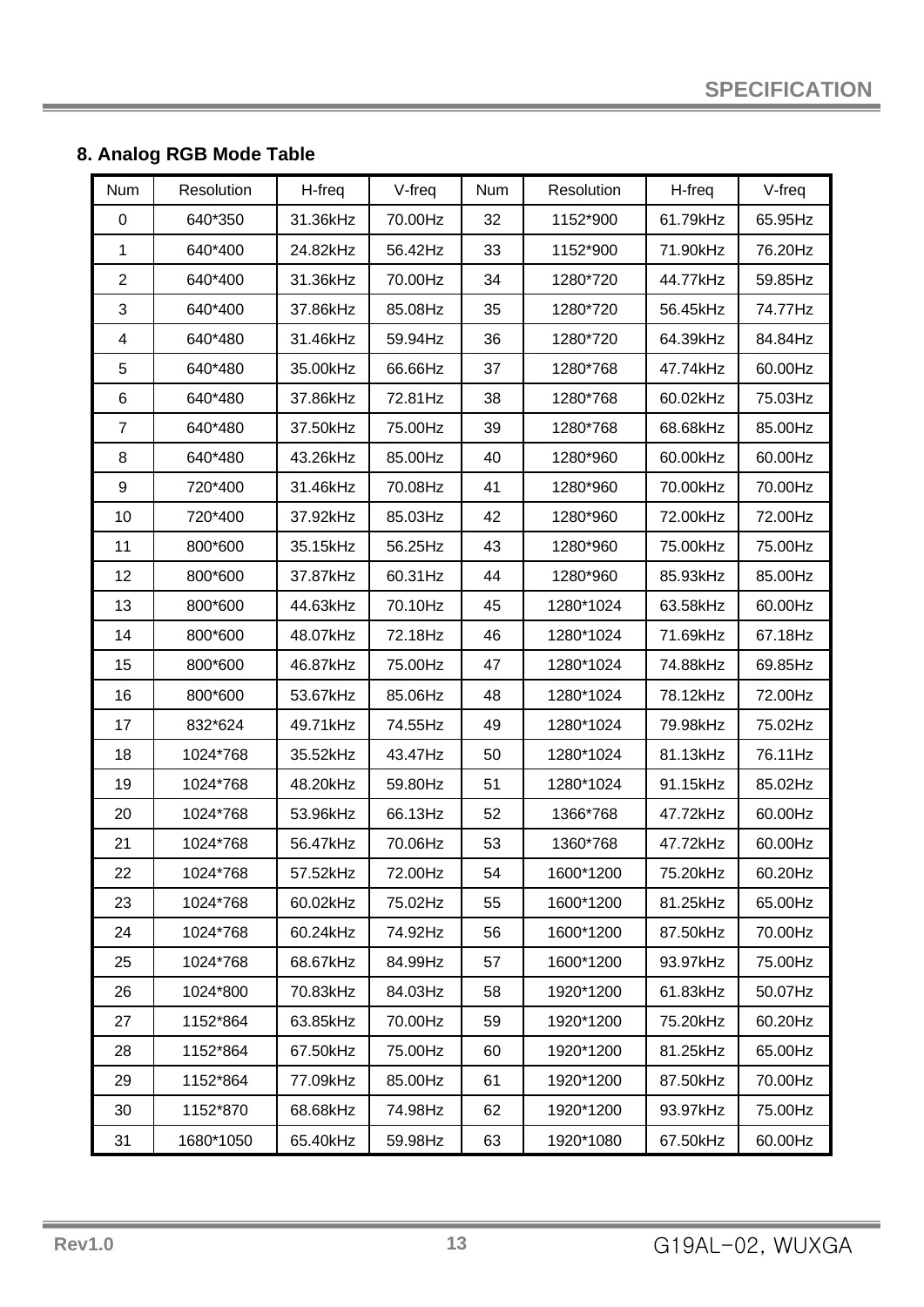## **9. RS-232C (TBD)**

#### **Application**

These specifications cover the communications control of the SND-SARK by external equipment.

#### **Connections**

| <b>Board Side</b> | <b>External Equipment Side</b> |
|-------------------|--------------------------------|
| <b>RS232_TX</b>   | TXD                            |
| <b>RS232 RX</b>   | <b>RXD</b>                     |
| GND               | GND                            |

#### **Communication Parameters**

Set the RS-232C communications settings on the computer to match the board's communications conditions. The board's communications settings are as follows:

| <b>Baud rate</b>          | 9600 bps (UART) |
|---------------------------|-----------------|
| Data length               | 8 bits          |
| <b>Parity</b>             | None            |
| <b>Stop bit</b>           | 1 bit           |
| <b>Communication code</b> | ASCII code      |

#### **Communication Procedure**

Send the control commands from the computer via the RS-232C connector. The bosrd operates according to the received command and sends a response message to the computer. Do not send multiple commands at the same time. Wait until the computer receives the OK response before sending the next command.

#### **Set ID**

Use this function to specify a monitor **ID** number.

Press the MENU button and then use the UP/DOWN button to select the UTILITY menu.

Press the RIGHT button and then use UP/DOWN button to select **Set ID**.

Press the RIGHT button and then use LEFT/RIGHT button to adjust **Set ID** to choose the desired monitor ID number. The adjustment range of **Set ID** is 0 ~ 99.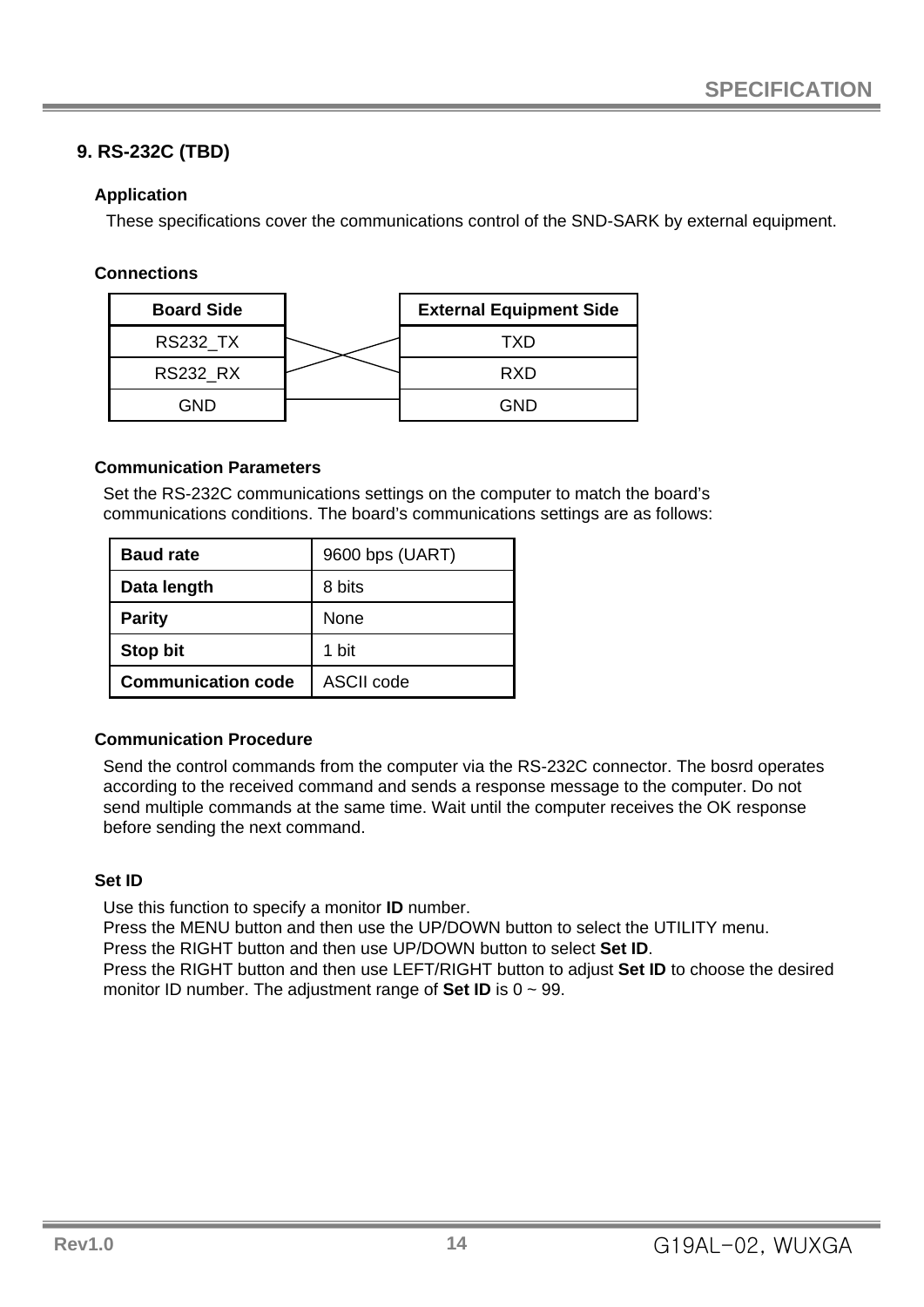#### **Communication Format**

#### **1. Transmission**

## **[S][Command][ ][Set ID][ ][Data][Cr]**

[S] : The transmission of control data from the computer starts with a S signal. [Command] : To control board.

[Set ID] : You can adjust the Set ID to choose desired monitor ID number in Special menu. Adjustment range is  $0 \sim 99$ . When selecting Set ID '0', every connected LCD set is controlled. Set ID is indicated as decimal (0~99) on menu and as Hexadecimal (0x0~0x63) on transmission.

[Data] : To transmit command data (Hexadecimal).

Transmit 'FF' data to read status of command.

[Cr] : Carriage Return ASCII code '0x0D'

[ ] : ASCII code 'space (0x20)'

#### **2. OK Acknowledgement**

#### **[Command][ ][Set ID][ ][OK][Data][x]**

The board transmits ACK (acknowledgement) based on this format when receiving normal data. At this time, if the data is data read mode, it indicates present status data. If the data is data write mode, it returns the data of the computer.

#### **3. Error Acknowledgement**

#### **[Command][ ][Set ID][ ][NG][x]**

The board transmits ACK (acknowledgement) based on this format when receiving abnormal data from non-viable functions or communication errors.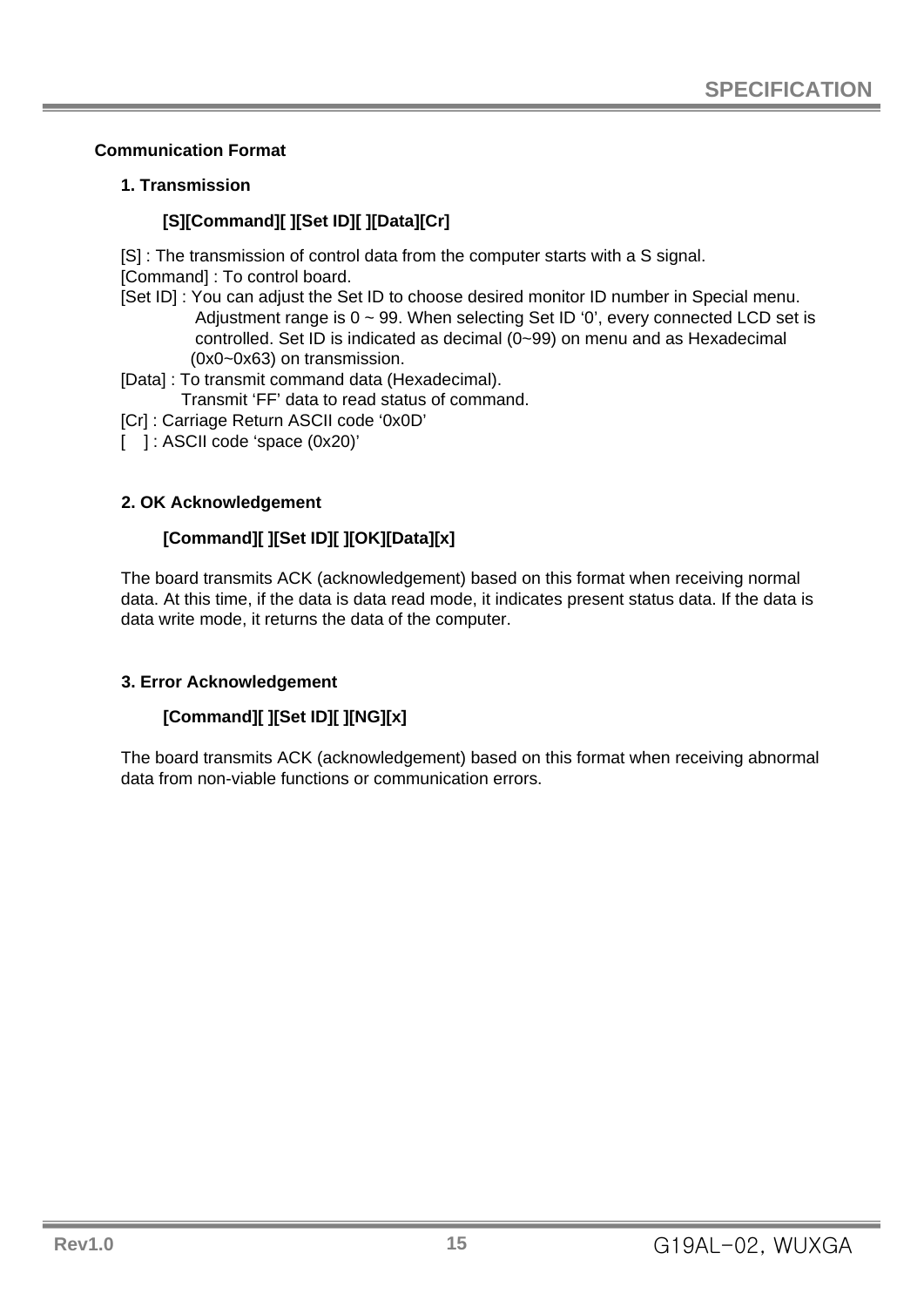#### **Communication Format**

|     | <b>Command Name</b>     | <b>Command</b> | Data (Hexadecimal) |
|-----|-------------------------|----------------|--------------------|
| 01. | <b>Power</b>            | a              | $0 - 1$            |
| 02. | <b>Source</b>           | b              | $0 - 4$            |
| 03. | <b>Volume</b>           | $\mathbf C$    | $0 - 64$           |
| 04. | <b>Mute</b>             | d              | $0 - 1$            |
| 05. | <b>Image Mode</b>       | $\mathbf e$    | $0 - 2$            |
| 06. | <b>Brightness</b>       | $\mathbf{f}$   | $0 - 3F$           |
| 07. | <b>Contrast</b>         | g              | $0 - 3F$           |
| 08. | <b>Saturation</b>       | h              | $0 - 64$           |
| 09. | Hue                     | j.             | $-32 - 0 - 32$     |
| 10. | <b>Sharpness</b>        | j              | $0 - F$            |
| 11. | <b>Screen Scale</b>     | k              | $0 - 3$            |
| 12. | <b>Zoom Ratio</b>       | m              | $0 - 14$           |
| 13. | <b>Double Screen</b>    | n.             | $0 - 3$            |
| 14. | <b>PIP Size</b>         | p              | $0 - 3$            |
| 15. | <b>PIP Position</b>     | q              | $0 - 8$            |
| 16. | <b>Video Swap</b>       | r              |                    |
| 17. | Sub input               | s              |                    |
| 18. | <b>Color Temp</b>       | t              | $0 - 3$            |
| 19. | <b>Red Adjustment</b>   | u              | $0 - 3F$           |
| 20. | <b>Green Adjustment</b> | v              | $0 - 3F$           |
| 21. | <b>Blue Adjustment</b>  | w              | $0 - 3F$           |
| 22. | <b>Sound Mode</b>       | у              | $0 - 5$            |
| 23. | <b>Treble</b>           | z              | $0 - 3F$           |
| 24. | <b>Bass</b>             | @              | $0 - 3F$           |
| 25. | <b>Sound Swap</b>       | #              | $0 - 1$            |
| 26. | <b>Auto Adjust</b>      | \$             | 0                  |
| 27. | <b>DOS Mode</b>         | $\%$           | $0 - 1$            |
| 28. | <b>WXGA Mode</b>        | Λ              | $0 - 2$            |
| 29. | <b>UXGA Mode</b>        | &              | $0 - 1$            |
| 30. | <b>Reversal Color</b>   | $\star$        | $0 - 1$            |
| 31. | <b>Blue Back</b>        | $\,<\,$        | $0 - 1$            |
| 32. | <b>Reset</b>            | $\,>$          | 0                  |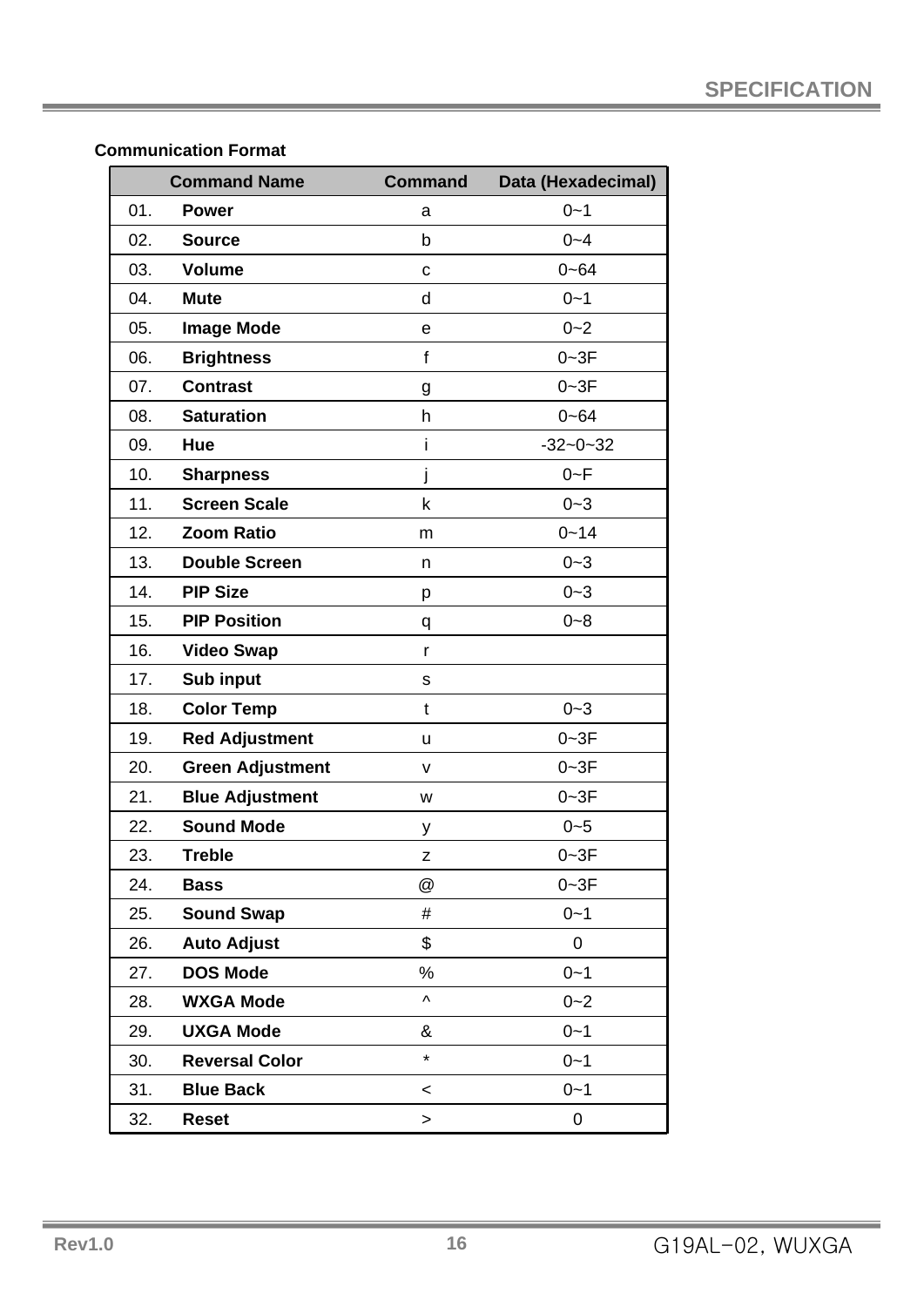#### **01. Power (Command : a)**

| Transmission | [S][a][ ][Set ID][ ][Data][Cr] |
|--------------|--------------------------------|
|--------------|--------------------------------|

0 : Power Off 1 : Power On Data

Acknowledgement **[a][ ][Set ID][ ][OK][Data][x]**

● To show Power On/Off status :

| Transmission    | [S][a][ ][Set ID][ ][FF][Cr]   |  |
|-----------------|--------------------------------|--|
| Acknowledgement | [a][ ][Set ID][ ][OK][Data][x] |  |
| Data            | 0 : Power Off<br>1 : Power On  |  |

In a like manner, if other functions transmit 'FF' data based on this format, acknowledgement data feedback presents status about each function.

#### **02. Source (Command : b)**

| Transmission |                                              |                                      | [S][b][ ][Set ID][ ][Data][Cr]          |              |
|--------------|----------------------------------------------|--------------------------------------|-----------------------------------------|--------------|
|              | Data                                         | $0:DVI$ 1: RGB<br>3: CVBS 4: S-Video |                                         | 2: Component |
|              | Acknowledgement [b][][Set ID][][OK][Data][x] |                                      |                                         |              |
|              | 03. Volume (Command : c)                     |                                      |                                         |              |
|              | Transmission                                 |                                      | [S][c][ ][Set ID][ ][Data][Cr]          |              |
|              | Data                                         |                                      | $0:$ Min (Step 0) ~ 64 : Max (Step 100) |              |
|              | Acknowledgement [c][][Set ID][][OK][Data][x] |                                      |                                         |              |
|              | 04. Mute (Command : d)                       |                                      |                                         |              |
|              | Transmission                                 |                                      | [S][d][ ][Set ID][ ][Data][Cr]          |              |
|              | Data                                         | 0 : Audio Mute<br>1 : Mute Off       |                                         |              |
|              | Acknowledgement [d][][Set ID][][OK][Data][x] |                                      |                                         |              |
|              | 05. Image Mode (Command : e)                 |                                      |                                         |              |
|              | Transmission                                 |                                      | [S][e][ ][Set ID][ ][Data][Cr]          |              |
|              |                                              |                                      | Data 0: Standard 1: Vivid 2: User       |              |
|              |                                              |                                      |                                         |              |

Acknowledgement **[e][ ][Set ID][ ][OK][Data][x]**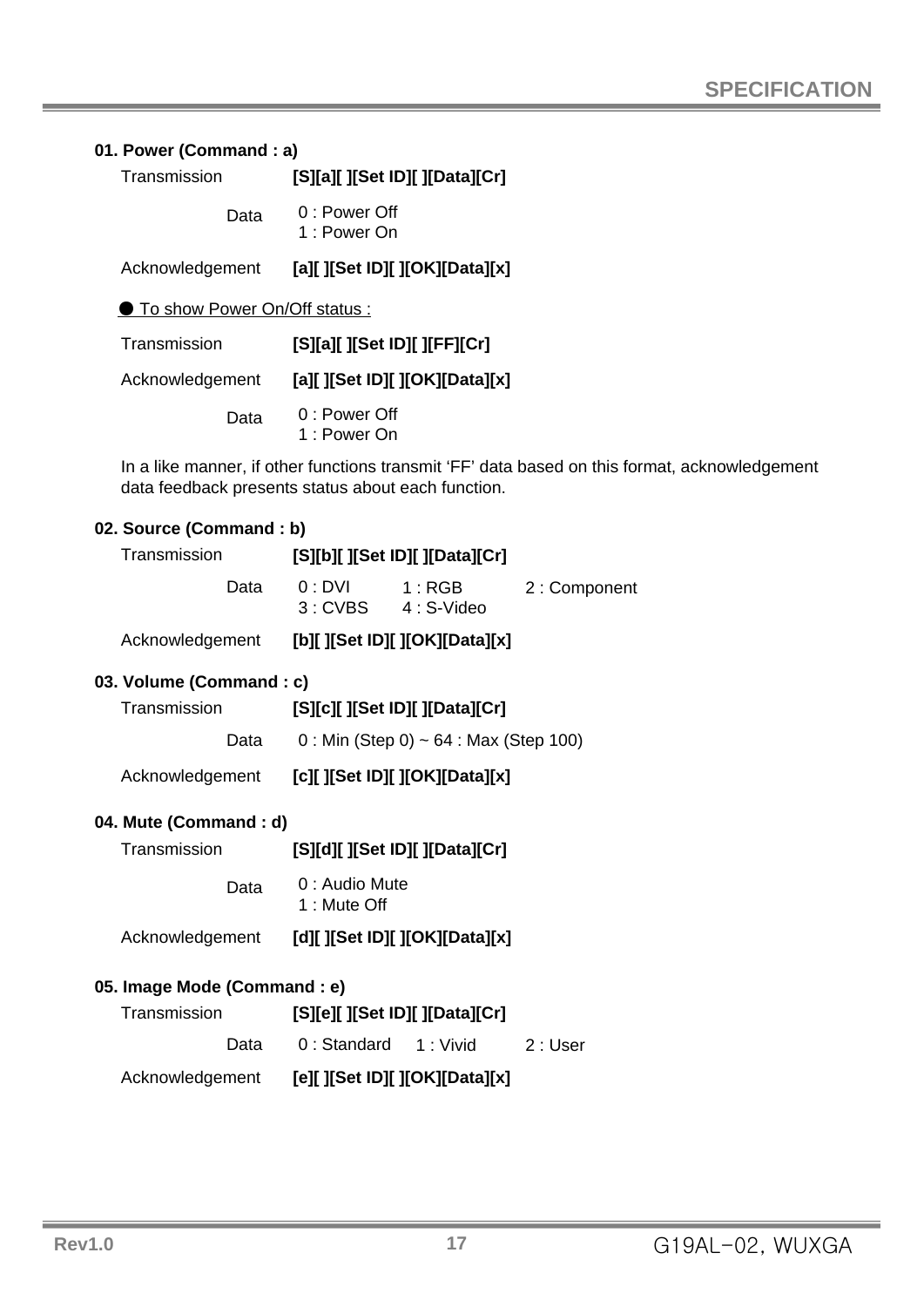| 06. Brightness (Command: f)   |                                                        |  |  |  |
|-------------------------------|--------------------------------------------------------|--|--|--|
| Transmission                  | [S][f][ ][Set ID][ ][Data][Cr]                         |  |  |  |
| Data                          | $0:$ Min (Step 0) ~ 3F : Max (Step 63)                 |  |  |  |
| Acknowledgement               | [f][ ][Set ID][ ][OK][Data][x]                         |  |  |  |
| 07. Contrast (Command: g)     |                                                        |  |  |  |
| Transmission                  | [S][g][ ][Set ID][ ][Data][Cr]                         |  |  |  |
| Data                          | $0:$ Min (Step 0) ~ 3F : Max (Step 63)                 |  |  |  |
| Acknowledgement               | [g][ ][Set ID][ ][OK][Data][x]                         |  |  |  |
| 08. Saturation (Command: h)   |                                                        |  |  |  |
| Transmission                  | [S][h][ ][Set ID][ ][Data][Cr]                         |  |  |  |
| Data                          | $0:$ Min (Step 0) ~ 64 : Max (Step 100)                |  |  |  |
| Acknowledgement               | [h][ ][Set ID][ ][OK][Data][x]                         |  |  |  |
| 09. Hue (Command : i)         |                                                        |  |  |  |
| Transmission                  | [S][i][ ][Set ID][ ][Data][Cr]                         |  |  |  |
| Data                          | $0:$ Green (Step -50)                                  |  |  |  |
|                               | 32 : Normal (Step 0)                                   |  |  |  |
|                               | 64 : Max (Step 50)                                     |  |  |  |
| Acknowledgement               | [i][ ][Set ID][ ][OK][Data][x]                         |  |  |  |
| 10. Sharpness (Command : j)   |                                                        |  |  |  |
| Transmission                  | [S][j][ ][Set ID][ ][Data][Cr]                         |  |  |  |
| Data                          | $0:$ Soft (Step 0) ~ F: Sharp (Step 16)                |  |  |  |
| Acknowledgement               | [j][ ][Set ID][ ][OK][Data][x]                         |  |  |  |
| 11. Screen Scale (Command: k) |                                                        |  |  |  |
| Transmission                  | [S][k][ ][Set ID][ ][Data][Cr]                         |  |  |  |
| Data                          | $0:$ Full<br>3: User Defined<br>1: Aspect<br>$2:$ Zoom |  |  |  |
| Acknowledgement               | [k][ ][Set ID][ ][OK][Data][x]                         |  |  |  |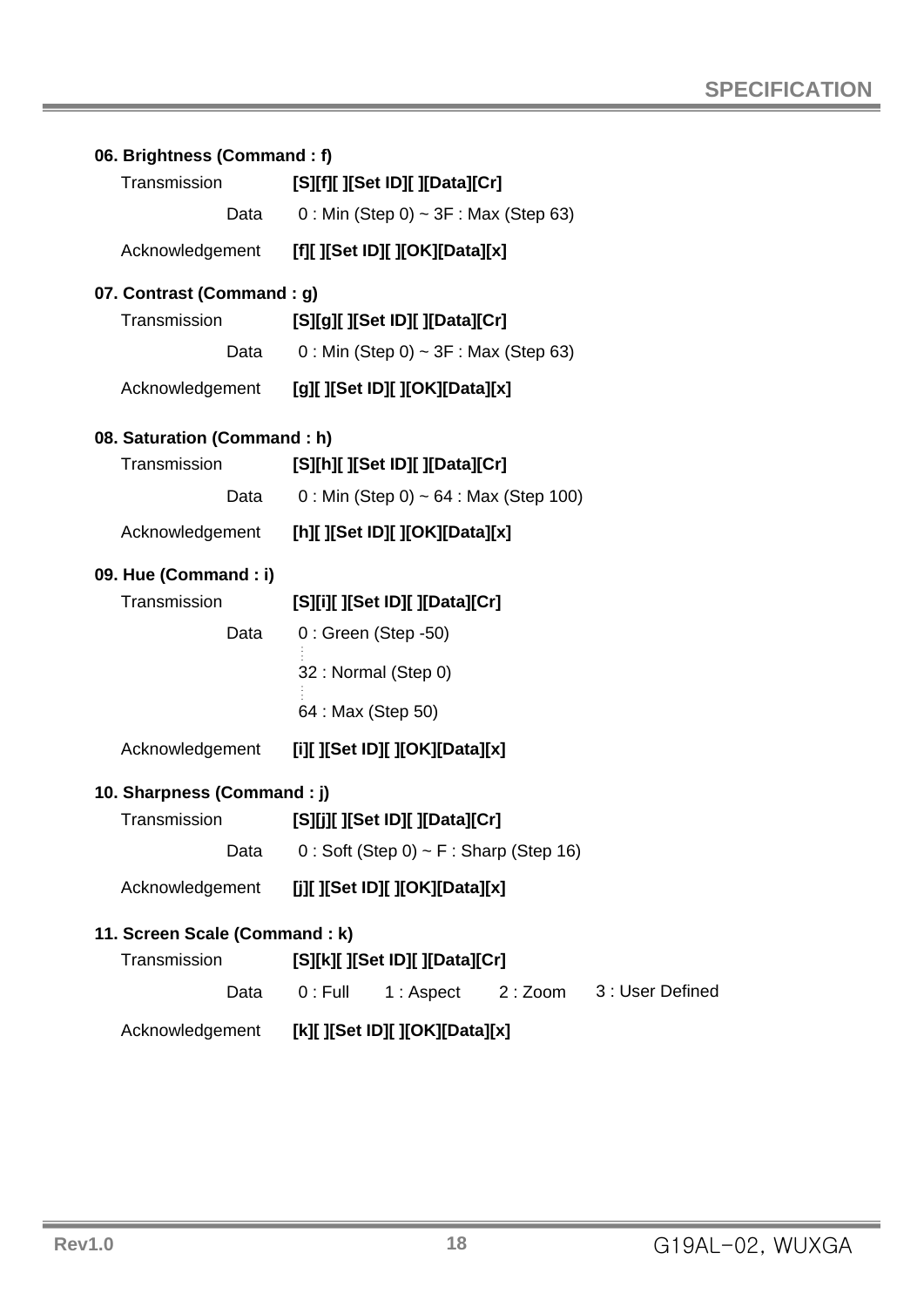#### **12. Zoom Ratio (Command : m)**

| Transmission    | [S][m][ ][Set ID][ ][Data][Cr] |
|-----------------|--------------------------------|
| Data            | $0:$ Aspect (Step 0)           |
|                 | A : Full (Step 10)             |
|                 | 14: 150% Over Scan (Step 20)   |
| Acknowledgement | [m][ ][Set ID][ ][OK][Data][x] |

#### **13. Double Screen (Command : n)**

| Transmission    |      | [S][n][ ][Set ID][ ][Data][Cr] |               |          |
|-----------------|------|--------------------------------|---------------|----------|
|                 | Data | $0:$ Off 1 · PIP               | $2 \cdot POP$ | $3:$ PBP |
| Acknowledgement |      | [n][ ][Set ID][ ][OK][Data][x] |               |          |

#### **14. PIP Size (Command : p)**

| Transmission    | [S][p][ ][Set ID][ ][Data][Cr] |
|-----------------|--------------------------------|
| Data            | $0:$ Min $\sim$ 3 : Max        |
| Acknowledgement | [p][ ][Set ID][ ][OK][Data][x] |

#### **15. PIP position (Command : q)**

| Transmission                | [S][q][ ][Set ID][ ][Data][Cr] |                                                                                                      |                                                    |
|-----------------------------|--------------------------------|------------------------------------------------------------------------------------------------------|----------------------------------------------------|
|                             |                                | Data 0: Upper Left 1: Upper Center<br>3: Middle Left 4: Middle Center<br>6: Down Left 7: Down Center | 2: Upper Right<br>5: Middle Right<br>8: Down Right |
| Acknowledgement             | [q][ ][Set ID][ ][OK][Data][x] |                                                                                                      |                                                    |
| 16. Video Swap (Command: r) |                                |                                                                                                      |                                                    |
| Transmission                | [S][r][ ][Set ID][ ][Data][Cr] |                                                                                                      |                                                    |
| Data                        |                                | 0: Main Screen is DVI, RGB or Component<br>1: Main Screen is CVBS or S-Video                         |                                                    |
| Acknowledgement             | [r][ ][Set ID][ ][OK][Data][x] |                                                                                                      |                                                    |
| 17. Sub input (Command : s) |                                |                                                                                                      |                                                    |
| Transmission                | [S][s][ ][Set ID][ ][Data][Cr] |                                                                                                      |                                                    |
| Data                        | 0:<br>1:                       |                                                                                                      |                                                    |
| Acknowledgement             | [s][ ][Set ID][ ][OK][Data][x] |                                                                                                      |                                                    |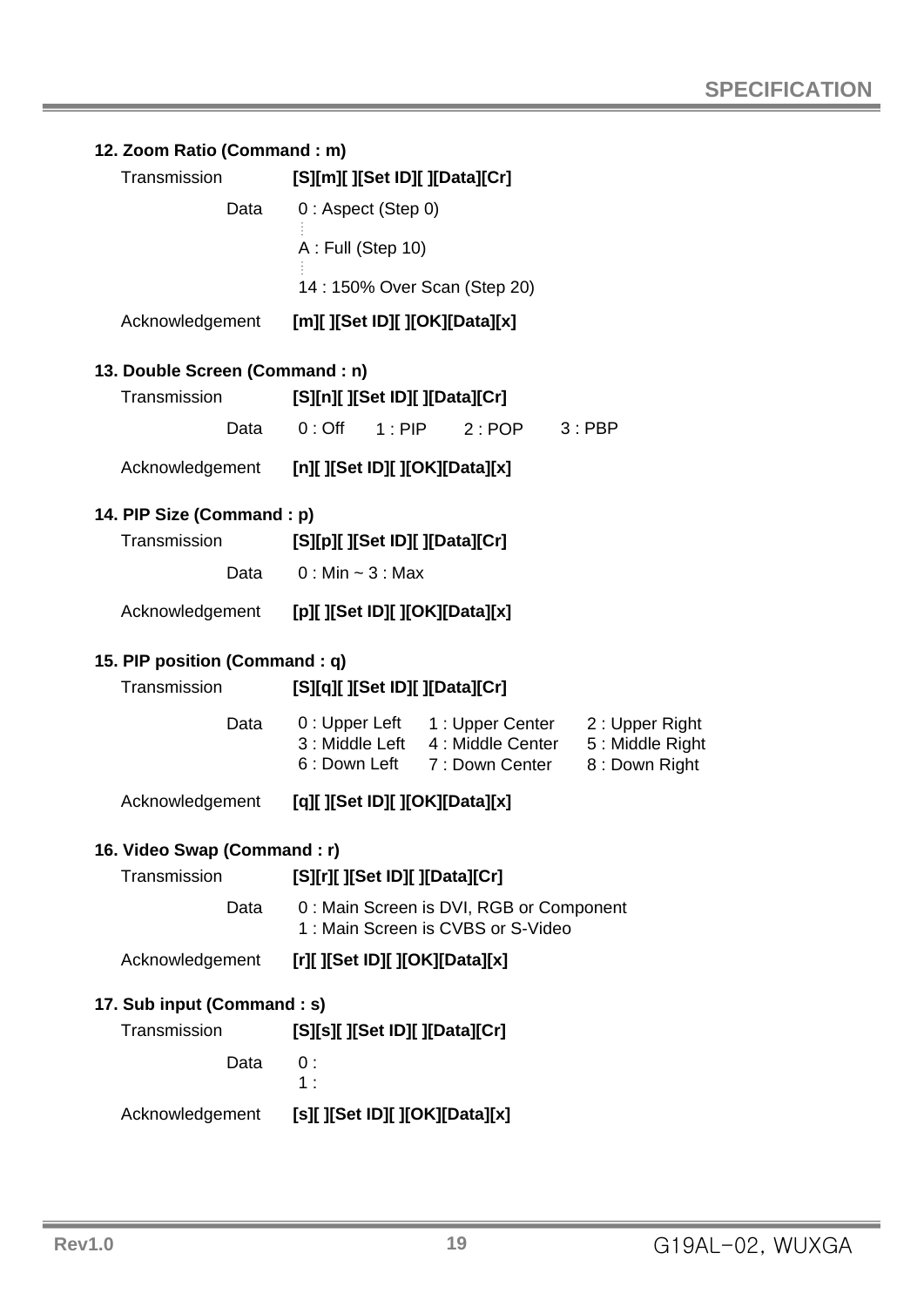| 18. Color Temp (Command : t)                   |                                        |                                                |         |         |
|------------------------------------------------|----------------------------------------|------------------------------------------------|---------|---------|
| Transmission                                   |                                        | [S][t][ ][Set ID][ ][Data][Cr]                 |         |         |
| Data                                           |                                        | $0:5500K$ 1:6500K                              | 2:9300K | 3: User |
| Acknowledgement [t][][Set ID][][OK][Data][x]   |                                        |                                                |         |         |
| 19. Red Adjustment (Command : u)               |                                        |                                                |         |         |
| Transmission                                   |                                        | [S][u][ ][Set ID][ ][Data][Cr]                 |         |         |
| Data                                           |                                        | $0:$ Min (Step 0) ~ 3F : Max (Step 63)         |         |         |
| Acknowledgement [u][][Set ID][][OK][Data][x]   |                                        |                                                |         |         |
| 20. Green Adjustment (Command : v)             |                                        |                                                |         |         |
| Transmission                                   |                                        | [S][v][ ][Set ID][ ][Data][Cr]                 |         |         |
| Data                                           |                                        | $0:$ Min (Step 0) ~ 3F : Max (Step 63)         |         |         |
| Acknowledgement [v][ ][Set ID][ ][OK][Data][x] |                                        |                                                |         |         |
| 21. Blue Adjustment (Command : w)              |                                        |                                                |         |         |
| Transmission                                   |                                        | [S][w][ ][Set ID][ ][Data][Cr]                 |         |         |
| Data                                           |                                        | $0:$ Min (Step 0) ~ 3F : Max (Step 63)         |         |         |
| Acknowledgement [w][][Set ID][][OK][Data][x]   |                                        |                                                |         |         |
| 22. Sound Mode (Command : y)                   |                                        |                                                |         |         |
| Transmission                                   |                                        | [S][y][ ][Set ID][ ][Data][Cr]                 |         |         |
| Data                                           |                                        | 0: News 1: Music 2: Sports<br>3: Movie 4: Flat | 5: User |         |
| Acknowledgement                                |                                        | [y][ ][Set ID][ ][OK][Data][x]                 |         |         |
| 23. Treble (Command : z)                       |                                        |                                                |         |         |
| Transmission                                   | [S][z][ ][Set ID][ ][Data][Cr]         |                                                |         |         |
| Data                                           | $0:$ Min (Step 0) ~ 3F : Max (Step 63) |                                                |         |         |
| Acknowledgement                                |                                        | [z][ ][Set ID][ ][OK][Data][x]                 |         |         |
| 24. Bass (Command : @)                         |                                        |                                                |         |         |
| Transmission                                   | [S][@][ ][Set ID][ ][Data][Cr]         |                                                |         |         |
| Data                                           | $0:$ Min (Step 0) ~ 3F : Max (Step 63) |                                                |         |         |
| Acknowledgement                                |                                        | [@][ ][Set ID][ ][OK][Data][x]                 |         |         |